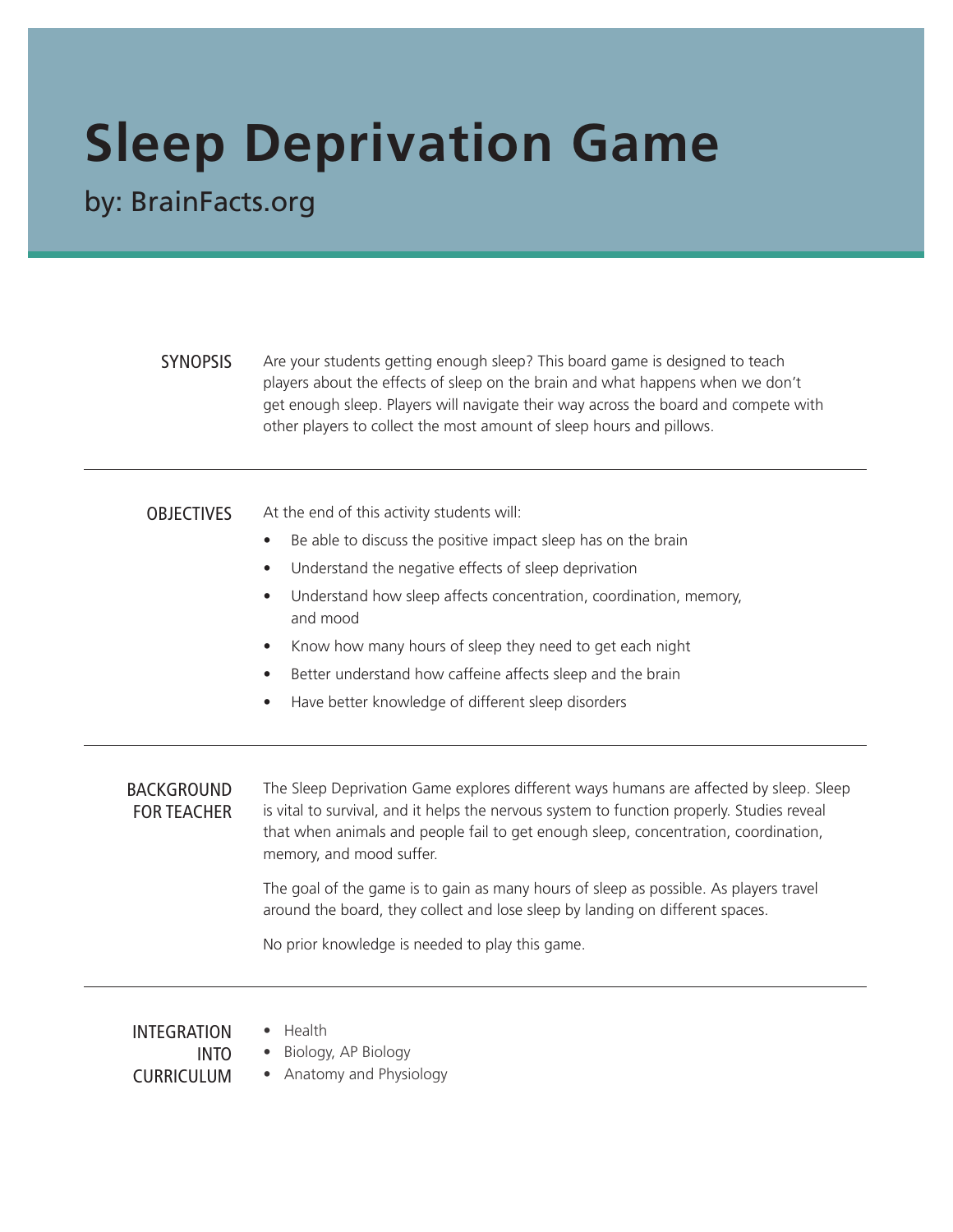#### **GETTING STARTED**

**MATERIALS** NEEDED

Game board (one per group of 2 to 4 players)

*Memory Booster Cards* (one set per group)

*Hour Cards* (one set per group)

Player pieces: use items such as erasers, bottle caps, pieces from other games

Scissors

1 six-sided die

1 envelope per group

- SET-UP 1. Print the Sleep Deprivation Game board on 11" x 17" paper (or two sheets of 81/2" x 11" paper).
	- 2. Print and cut out the *Memory Booster Cards* (four *two-sided* sheets).
	- 3. Print two copies of *Hour Cards* per player. For example, if you have 4 players, print 8 copies.
	- 4. Place game pieces and all cards in an envelope.
	- 5. Print *Rules of the Game*, which incudes the *Game Spaces* pages.
- GAME PLAY 1. Divide the students into groups of 2 to 4 players and distribute the materials. The students choose their game pieces, and they nominate a leader. The leader, called the Dream Catcher, is in charge of reading the rules of the game, as well as collecting and distributing *Hour Cards*.
	- 2. The players decide on the order in which they will take turns.
	- 3. The players put their player pieces on the *Start* space.
	- 4. The first player rolls the dice and advances that many spaces. The Dream Catcher reads on the *Game Spaces* pages the description of the space on which the player lands. Each space determines if a player gains or loses *Hour Cards*.
	- 5. Players take turns rolling the dice and advancing their pieces around the board until one reaches the *End* space. Then all players count their *Hour Cards*. The player with the most hours of sleep is the winner.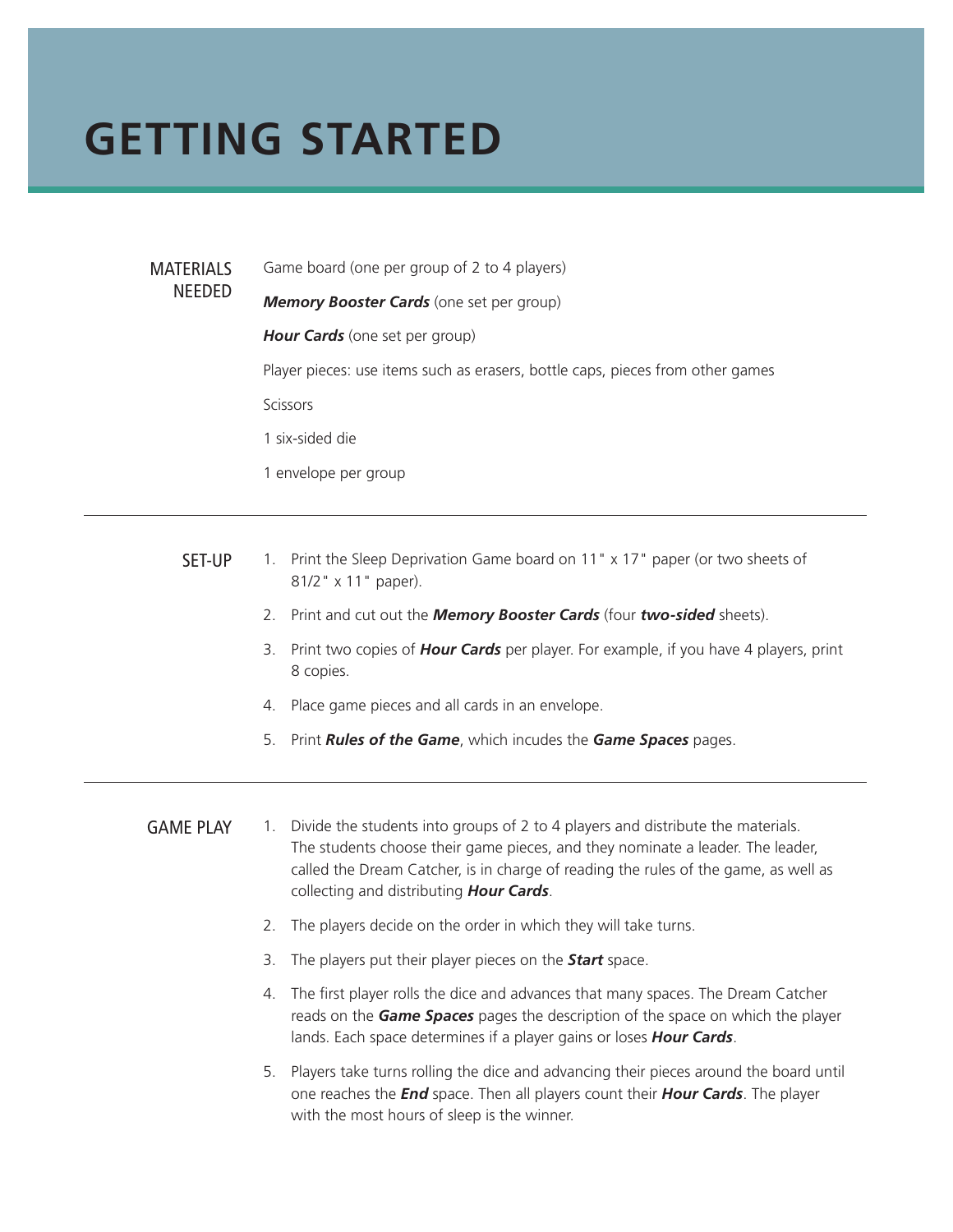### **RULES OF THE GAME**

| <b>GOAL OF</b><br>THE GAME     | The Sleep Deprivation Game explores different ways humans are affected by sleep. Sleep<br>is vital to survival, and it helps the nervous system to function properly. Studies reveal<br>that when people fail to get enough sleep, concentration, coordination, memory, and<br>mood suffer.          |
|--------------------------------|------------------------------------------------------------------------------------------------------------------------------------------------------------------------------------------------------------------------------------------------------------------------------------------------------|
|                                | The average amount of sleep that children get per day declines steadily as they grow<br>older-from 15 hours when they are six months old, to 14 hours when they are 2<br>years old, to 12 hours when they are 3 or 4 years old. Teenagers need 81/2 to 9 hours.                                      |
|                                | The goal of the game is to gain as many hours of sleep as possible. As players travel<br>around the board, they collect and lose sleep by landing on different spaces.                                                                                                                               |
| HOW TO PLAY                    | Designate one player to be the Dream Catcher. This person is in charge of collecting,<br>1.<br>distributing, and reading Hour Cards.                                                                                                                                                                 |
|                                | Determine the order in which players take turns.<br>2.                                                                                                                                                                                                                                               |
|                                | The first player rolls the dice and advances that many spaces. The Dream Catcher<br>3.<br>then reads on the Game Spaces pages the description of the space on which the<br>player lands. The icon on each space correlates to an action that determines if the<br>player gains or loses sleep hours. |
|                                | Players take turns rolling the dice and advancing their pieces around the board until<br>4.<br>one reaches the <i>End</i> space. Then all players count their <i>Hour Cards</i> . The player<br>with the most hours of sleep is the winner.                                                          |
| <b>HOUR CARDS</b><br>כחטטח     | Players earn and lose hours of sleep throughout the game. The goal is to have the most<br>hours of sleep by the time you reach the end of the board. Each player begins the game<br>with two <b>Hour Cards</b> .                                                                                     |
|                                | If at any time players run out of <b>Hour Cards</b> , they continue to play until they acquire<br>more, or until the game finishes.                                                                                                                                                                  |
| <b>MEMORY BOOSTER</b><br>CARDS | A good night's sleep can strengthen memory and promote creative thinking. When a<br>player lands on a Memory Booster space, they take a Memory Booster Card and<br>follow its instructions.                                                                                                          |

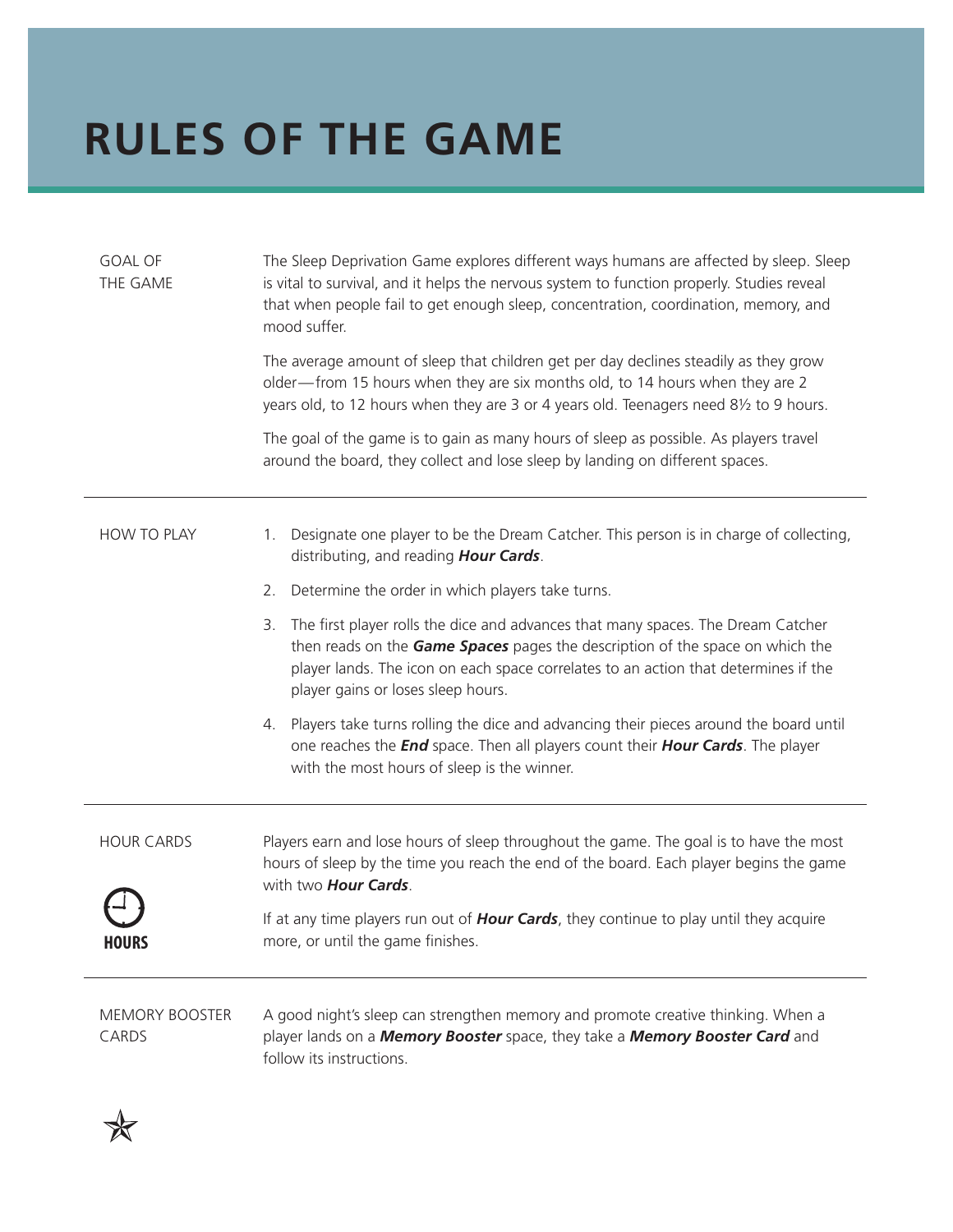## **GAME SPACES** *(page 1 of 2)*

| <b>Caffeine</b>               | Caffeine is the most widely used brain stimulant in the world. It comes in many forms, such<br>as coffee, tea, energy drinks, and soda. It works by blocking the sleep-promoting molecule<br>adenosine from bonding with receptors on your neurons. Lose 1 Hour Card.                                                                                                                                                                                                                           |
|-------------------------------|-------------------------------------------------------------------------------------------------------------------------------------------------------------------------------------------------------------------------------------------------------------------------------------------------------------------------------------------------------------------------------------------------------------------------------------------------------------------------------------------------|
| <b>Canceled Class</b>         | Woo hoo! A canceled morning class means more time to sleep in. Gain 1 Hour Card.                                                                                                                                                                                                                                                                                                                                                                                                                |
| <b>Fall Back</b>              | When we set our clocks back an hour at the end of Daylight Saving Time, we gain time to<br>sleep. Gain 1 Hour Card.                                                                                                                                                                                                                                                                                                                                                                             |
| <b>First Night in a Hotel</b> | Sleep researchers at Brown University discovered what is known as the "first-night effect,"<br>which states that when you sleep in unfamiliar surroundings, only the left half of your brain is<br>getting a good night's rest. Roll again.                                                                                                                                                                                                                                                     |
| <b>Hypnic Jerk</b>            | The involuntary muscle spasm that occurs as a person is falling sleep (and is often<br>accompanied by a feeling of falling) can be caused by stress, anxiety, fatigue, or caffeine.<br>Lose a turn.                                                                                                                                                                                                                                                                                             |
| <b>Insomnia</b>               | Insomnia is the inability to sleep. This sleep disorder can be caused by many things, including<br>stress, travel, and caffeine. Lose 2 Hour Cards.                                                                                                                                                                                                                                                                                                                                             |
| Left Pillow on a Plane        | Oh no! You left your pillow on a plane. How will you sleep well? Lose 1 Hour Card.                                                                                                                                                                                                                                                                                                                                                                                                              |
| <b>Midnight Movie</b>         | Not getting a full night's sleep does more than make you cranky. Lack of sleep can lead to<br>trouble forming long-term memories, increased anger, cerebral shrinkage, and slurred speech.<br>Lose 1 Hour Card.                                                                                                                                                                                                                                                                                 |
| <b>Narcolepsy</b>             | Formerly called "sleeping sickness," narcolepsy is a chronic sleep disorder that is characterized<br>by excessive sleepiness during the day and, in extreme cases, sudden bouts of sleep that occur<br>several times per day. Thus oeople with narcolepsy can literally fall asleep at any time. Roll<br>again.                                                                                                                                                                                 |
| <b>Night Terrors</b>          | Night terrors usually begin when children are 3 to 6 years old and disappear during<br>adolescence. Children in the throes of a night terror scream and cry. Their eyes are open,<br>and they may say incoherent things while gesturing emphatically. Unlike nightmares, some<br>details of which people can clearly recall once they awake, night terrors are characterized by<br>confusion upon awakening and the lack of any recall of elaborate dream imagery. Lose 2<br><b>Hour Cards.</b> |
| <b>Noisy Neighbor</b>         | Music from next door kept you up all night? Without a good night's sleep, you could suffer<br>from poor memory and decision-making. Give 1 Hour Card to the player on your left.                                                                                                                                                                                                                                                                                                                |
| <b>Red Eye Flight</b>         | Late night flights mean you are sleeping in an unfamiliar space and disrupting your sleep<br>cycle. Roll again.                                                                                                                                                                                                                                                                                                                                                                                 |